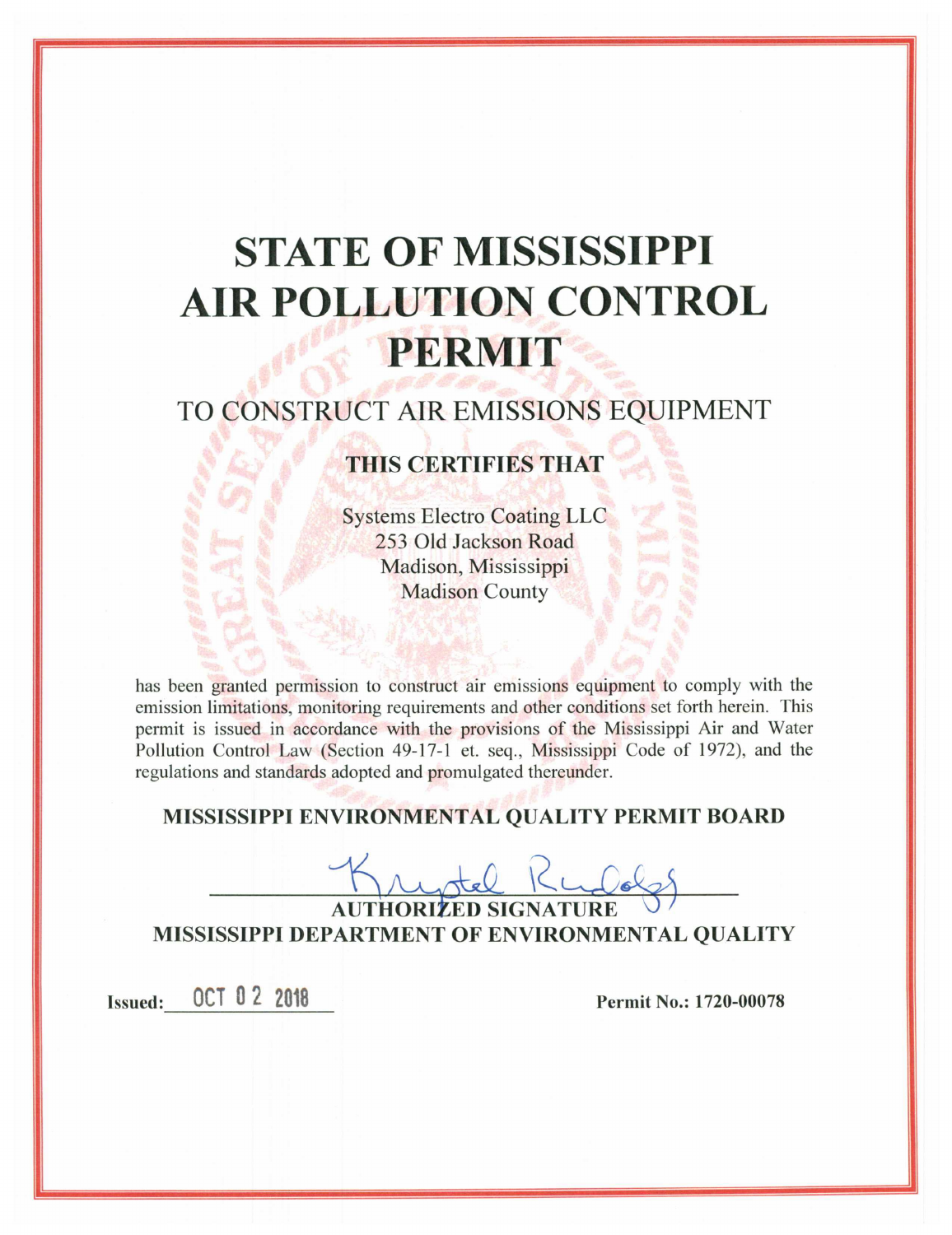## **SECTION 1**

#### **A. GENERAL CONDITIONS**

1. This permit is for air pollution control purposes only.

(Ref.: 11 Miss. Admin. Code Pt. 2, R. 2.1.D.)

2. Any activities not identified in the application are not authorized by this permit.

(Ref.: Miss. Code Ann. 49-17-29 1.b)

3. The knowing submittal of a permit application with false information may serve as the basis for the Permit Board to void the permit issued pursuant thereto or subject the applicant to penalties for operating without a valid permit pursuant to State Law.

(Ref.: 11 Miss. Admin. Code Pt. 2, R. 2.2.B(5).)

4. It is the responsibility of the applicant/permittee to obtain all other approvals, permits, clearances, easements, agreements, etc., which may be required including, but not limited to, all required local government zoning approvals or permits.

(Ref.: 11 Miss. Admin. Code Pt. 2, R. 2.1.D(6).)

5. The issuance of a permit does not release the permittee from liability for constructing or operating air emissions equipment in violation of any applicable statute, rule, or regulation of state or federal environmental authorities.

(Ref.: 11 Miss. Admin. Code Pt. 2, R. 2.2.B(7).)

6. It shall not be a defense for a permittee in an enforcement action that it would have been necessary to halt or reduce the permitted activity in order to maintain compliance with the conditions of the permit, unless halting or reducing activity would create an imminent and substantial endangerment threatening the public health and safety of the lives and property of the people of this state.

(Ref.: 11 Miss. Admin. Code Pt. 2, R. 2.2.B(15)(a).)

7. The permit and/or any part thereof may be modified, revoked, reopened, and reissued, or terminated for cause. Sufficient cause for a permit to be reopened shall exist when an air emissions stationary source becomes subject to Title V. The filing of a request by the permittee for a permit modification, revocation and reissuance, or termination, or of a notification of planned changes or anticipated noncompliance does not stay any permit condition.

#### (Ref.: 11 Miss. Admin. Code Pt. 2, R. 2.2.B(15)(b).)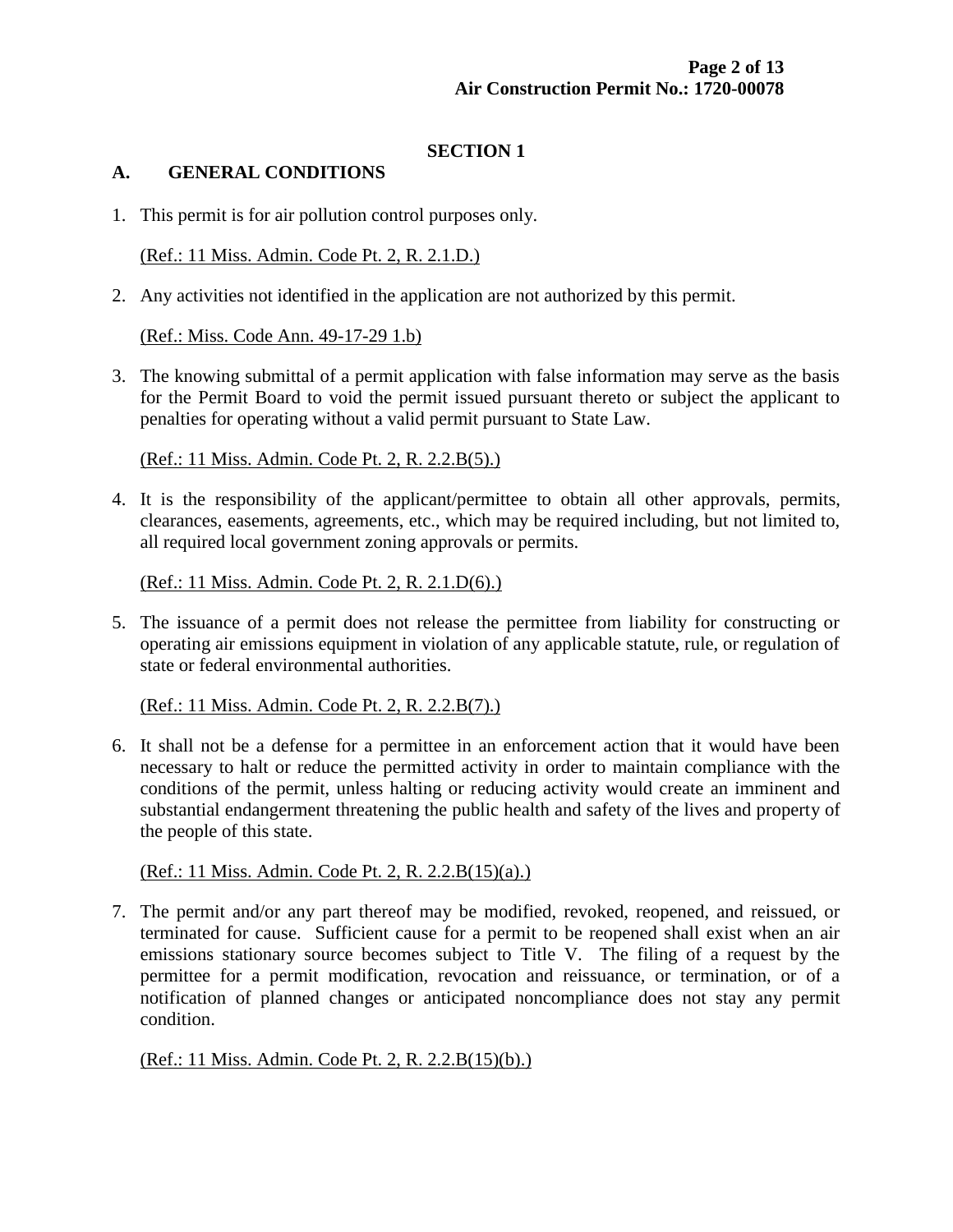8. The permit does not convey any property rights of any sort, or any exclusive privilege.

(Ref.: 11 Miss. Admin. Code Pt. 2, R. 2.2.B(15)(c).)

9. The permittee shall furnish to the DEQ within a reasonable time any information the DEQ may request in writing to determine whether cause exists for modifying, revoking and reissuing, or terminating the permit or to determine compliance with the permit. Upon request, the permittee shall also furnish to the DEQ copies of records required to be kept by the permit or, for information claimed to be confidential, the permittee shall furnish such records to the DEQ along with a claim of confidentiality. The permittee may furnish such records directly to the Administrator along with a claim of confidentiality.

(Ref.: 11 Miss. Admin. Code Pt. 2, R. 2.2.B(15)(d).)

10. Design and Construction Requirements: The stationary source shall be designed and constructed so as to operate without causing a violation of an Applicable Rules and Regulations, without interfering with the attainment and maintenance of State and National Ambient Air Quality Standards, and such that the emission of air toxics does not result in an ambient concentration sufficient to adversely affect human health and well-being or unreasonably and adversely affect plant or animal life beyond the stationary source boundaries.

(Ref.: 11 Miss. Admin. Code Pt. 2, R. 2.5.A.)

11. Solids Removal: The necessary facilities shall be constructed so that solids removed in the course of control of air emissions may be disposed of in a manner such as to prevent the solids from becoming windborne and to prevent the materials from entering State waters without the proper environmental permits.

(Ref.: Miss. Code Ann. 49-17-29)

12. Diversion and Bypass of Air Pollution Controls: The air pollution control facilities shall be constructed such that diversion from or bypass of collection and control facilities is not needed except as provided for in 11 Miss. Admin. Code Pt. 2, R. 1.10., "Air Emission Regulations for the Prevention, Abatement, and Control of Air Contaminants."

(Ref.: 11 Miss. Admin. Code Pt. 2, R. 1.10.)

13. Fugitive Dust Emissions from Construction Activities: The construction of the stationary source shall be performed in such a manner so as to reduce fugitive dust emissions from construction activities to a minimum.

(Ref.: 11 Miss. Admin. Code Pt. 2, R. 2.5.A(4).)

14. Right of Entry: The permittee shall allow the Mississippi Department of Environmental Quality Office of Pollution Control and the Mississippi Environmental Quality Permit Board and/or their representatives upon presentation of credentials: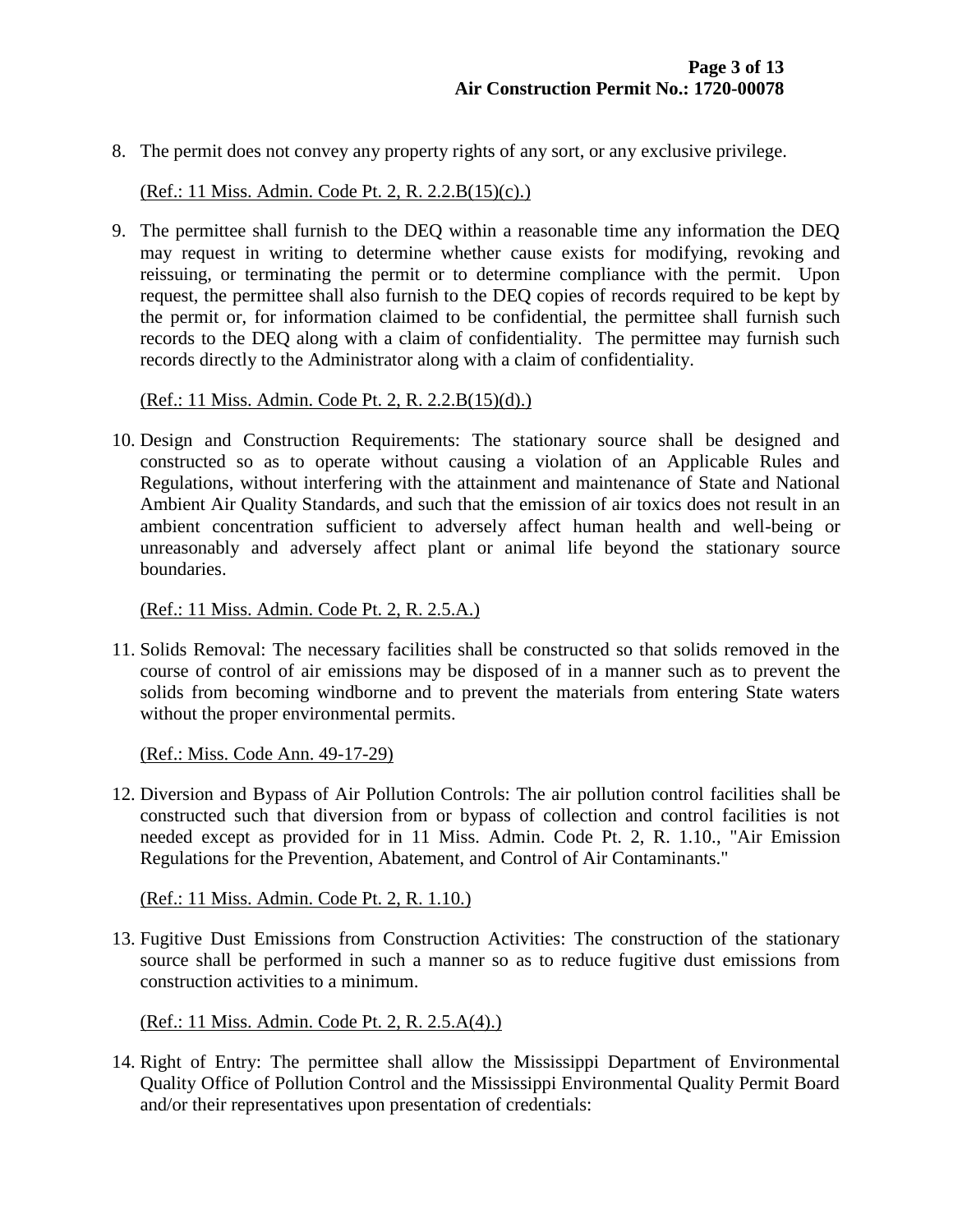- a) To enter upon the permittee's premises where an air emission source is located or in which any records are required to be kept under the terms and conditions of this permit; and
- b) At reasonable times to have access to and copy any records required to be kept under the terms and conditions of this permit; to inspect any monitoring equipment or monitoring method required in this permit; and to sample any air emissions.

#### (Ref.: Miss. Code Ann. 49-17-21)

- 15. Permit Modification or Revocation: After notice and opportunity for a hearing, the Permit Board may modify the permit or revoke it in whole or in part for good cause shown including, but not limited to:
	- a) Persistent violation of any of the terms or conditions of this permit;
	- b) Obtaining this permit by misrepresentation or failure to disclose fully all relevant facts; or
	- c) A change in federal, state, or local laws or regulations that require either a temporary or permanent reduction or elimination of previously authorized air emission.

(Ref.: 11 Miss. Admin. Code Pt. 2, R. 2.2.C.)

16. Public Record and Confidential Information: Except for data determined to be confidential under the Mississippi Air & Water Pollution Control Law, all reports prepared in accordance with the terms of this permit shall be available for public inspection at the offices of the Mississippi Department of Environmental Quality, Office of Pollution Control.

(Ref.: Miss. Code Ann. 49-17-39)

17. Permit Transfer: This permit shall not be transferred except upon approval of the Permit Board.

(Ref.: 11 Miss. Admin. Code Pt. 2, R. 2.16.B.)

18. Severability: The provisions of this permit are severable. If any provision of the permit, or the application of any provision of the permit to any circumstances, is challenged or held invalid, the validity of the remaining permit provisions and/or portions thereof or their application to other persons or sets of circumstances, shall not be affected thereby.

(Ref.: 11 Miss. Admin. Code Pt. 2, R. 2.1.D(7).)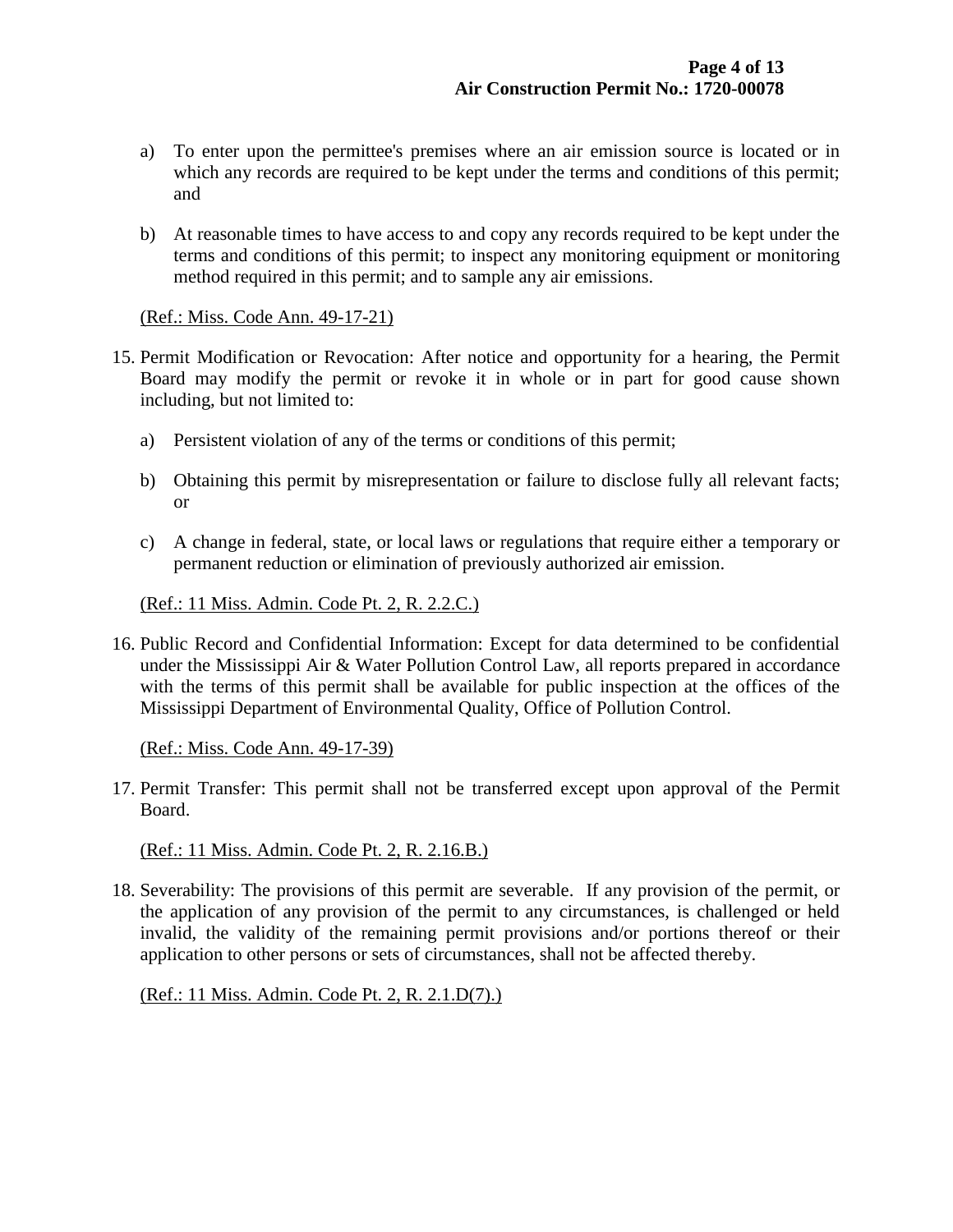19. Permit Expiration: The permit to construct will expire if construction does not begin within eighteen (18) months from the date of issuance or if construction is suspended for eighteen (18) months or more.

(Ref.: 11 Miss. Admin. Code Pt. 2, R. 2.5.C(1).)

20. Certification of Construction: A new stationary source issued a Permit to Construct cannot begin operation until certification of construction by the permittee.

(Ref.: 11 Miss. Admin. Code Pt. 2, R. 2.5.D(3).)

21. Beginning Operation: Except as prohibited in Section 1, Condition 24 of this permit, after certification of construction by the permittee, the Permit to Construct shall be deemed to satisfy the requirement for a permit to operate until the date the application for issuance or modification of the Title V Permit or the application for issuance or modification of the State Permit to Operate, whichever is applicable, is due. This provision is not applicable to a source excluded from the requirement for a permit to operate as provided by 11 Miss. Admin. Code Pt. 2, R. 2.13.G.

(Ref.: 11 Miss. Admin. Code Pt. 2, R. 2.5.D(4).)

22. Application for a Permit to Operate: Except as otherwise specified in Section 1, Condition 24 of this permit, the application for issuance or modification of the State Permit to Operate or the Title V Permit, whichever is applicable, is due twelve (12) months after beginning operation or such earlier date or time as specified in the Permit to Construct. The Permit Board may specify an earlier date or time for submittal of the application. Beginning operation will be assumed to occur upon certification of construction, unless the permittee specifies differently in writing.

(Ref.: 11 Miss. Admin. Code Pt. 2, R. 2.5.D(5).)

23. Operating Under a Permit to Construct: Except as otherwise specified in Section 1, Condition 24 of this permit, upon submittal of a timely and complete application for issuance or modification of a State Permit to Operate or a Title V Permit, whichever is applicable, the applicant may continue to operate under the terms and conditions of the Permit to Construct and in compliance with the submitted application until the Permit Board issues, modifies, or denies the Permit to Operate.

(Ref.: 11 Miss. Admin. Code Pt. 2, R. 2.5.D(6).)

24. Application Requirements for a Permit to Operate for Moderate Modifications: For moderate modifications that require contemporaneous enforceable emissions reductions from more than one emission point in order to "net" out of PSD/NSR, the applicable Title V Permit to Operate or State Permit to Operate must be modified prior to beginning operation of the modified facilities.

(Ref.: 11 Miss. Admin. Code Pt. 2, R. 2.5.D(7).)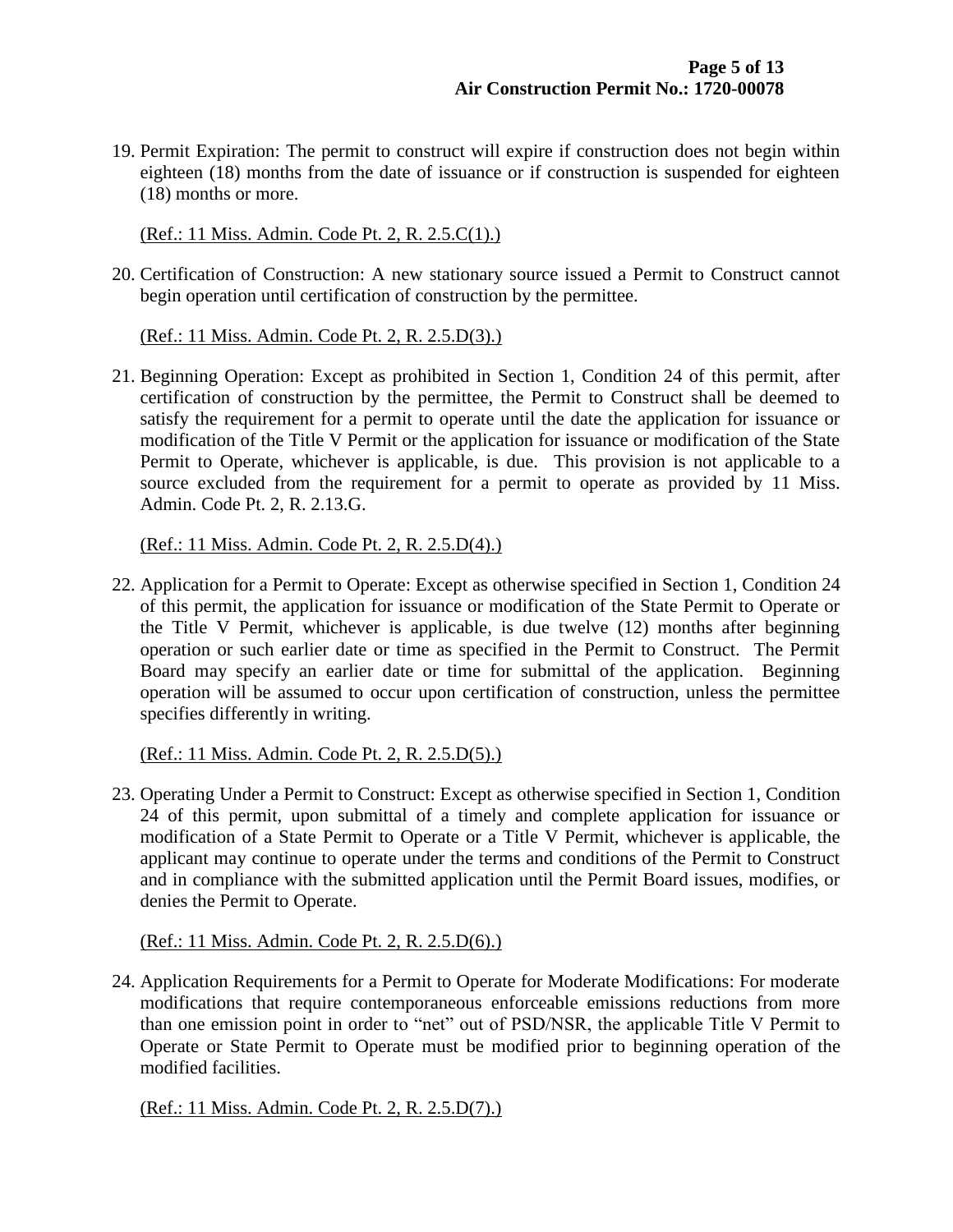25. General Duty: All air emission equipment shall be operated as efficiently as possible to provide the maximum reduction of air contaminants.

(Ref.: 11 Miss. Admin. Code Pt. 2, R. 2.2.B(10).)

26. Deviation Reporting: Except as otherwise specified herein, the permittee shall report all deviations from permit requirements, including those attributable to upsets, the probable cause of such deviations, and any corrective actions or preventive measures taken. Said report shall be made within five (5) working days of the time the deviation began.

(Ref.: 11 Miss. Admin. Code Pt. 2, R. 2.2.B(10).)

- 27. Compliance Testing: Regarding compliance testing:
	- a) The results of any emissions sampling and analysis shall be expressed both in units consistent with the standards set forth in any Applicable Rules and Regulations or this permit and in units of mass per time.
	- b) Compliance testing will be performed at the expense of the permittee.
	- c) Each emission sampling and analysis report shall include but not be limited to the following:
		- (1) detailed description of testing procedures;
		- (2) sample calculation(s);
		- (3) results; and
		- (4) comparison of results to all Applicable Rules and Regulations and to emission limitations in the permit.

(Ref.: 11 Miss. Admin. Code Pt. 2, R. 2.6.B(3), (4), and (6).)

#### **B. GENERAL NOTIFICATION REQUIREMENTS**

1. Within fifteen (15) days of beginning actual construction, the permittee must notify DEQ in writing that construction has begun.

(Ref.: 11 Miss. Admin. Code Pt. 2, R. 2.5.C(2).)

2. The permittee must notify DEQ in writing when construction does not begin within eighteen (18) months of issuance or if construction is suspended for eighteen (18) months or more.

(Ref.: 11 Miss. Admin. Code Pt. 2, R. 2.5.C(3).)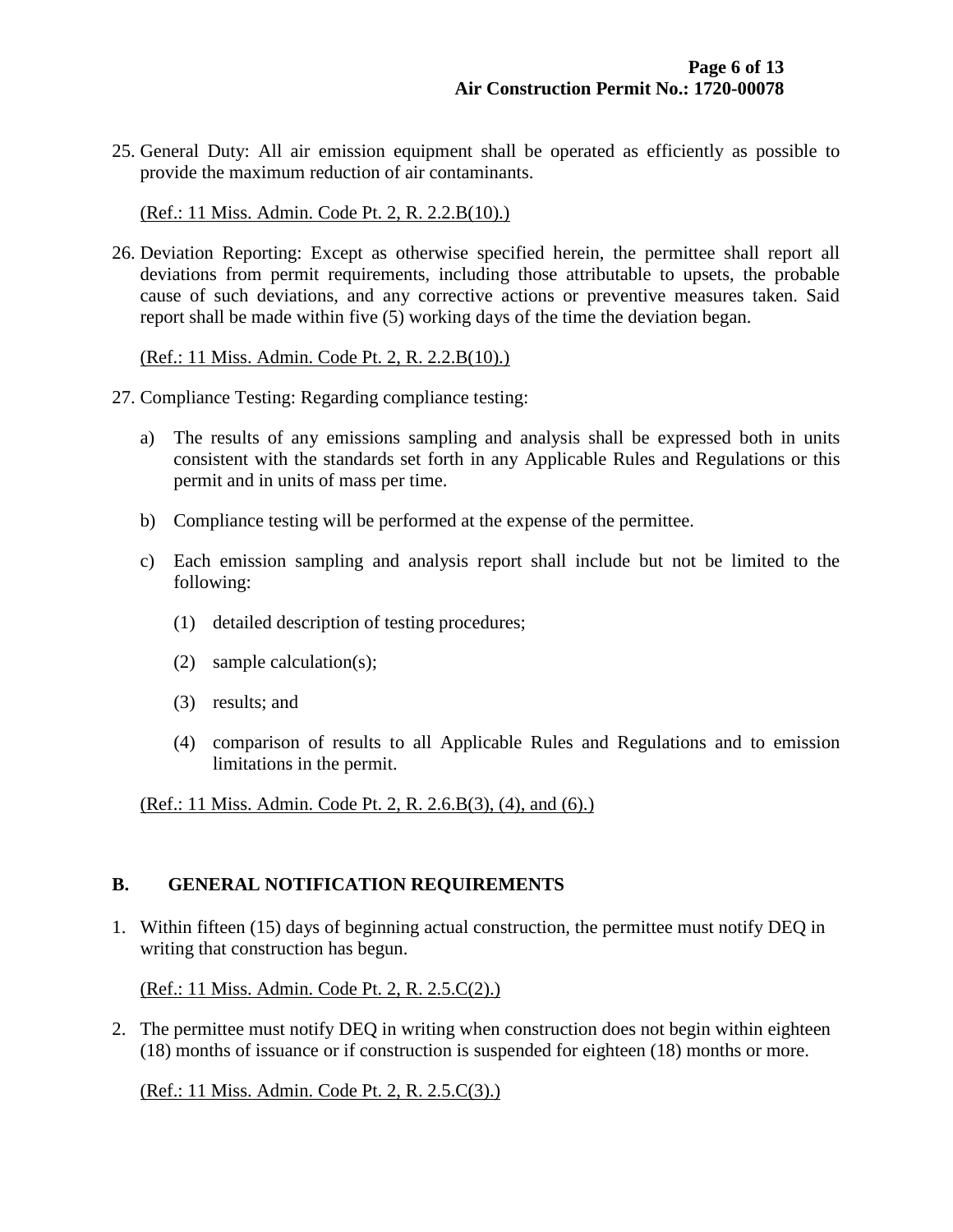3. Upon the completion of construction or installation of an approved stationary source or modification, and prior to commencing operation, the applicant shall notify the Permit Board that construction or installation was performed in accordance with the approved plans and specifications on file with the Permit Board.

(Ref.: 11 Miss. Admin. Code Pt. 2, R. 2.5.D(1) and (3).)

4. The Permit Board shall be promptly notified in writing of any change in construction from the previously approved plans and specifications or permit. If the Permit Board determines the changes are substantial, it may require the submission of a new application to construct with "as built" plans and specifications. Notwithstanding any provision herein to the contrary, the acceptance of an "as built" application shall not constitute a waiver of the right to seek compliance penalties pursuant to State Law.

(Ref.: 11 Miss. Admin. Code Pt. 2, R. 2.5.D(2).)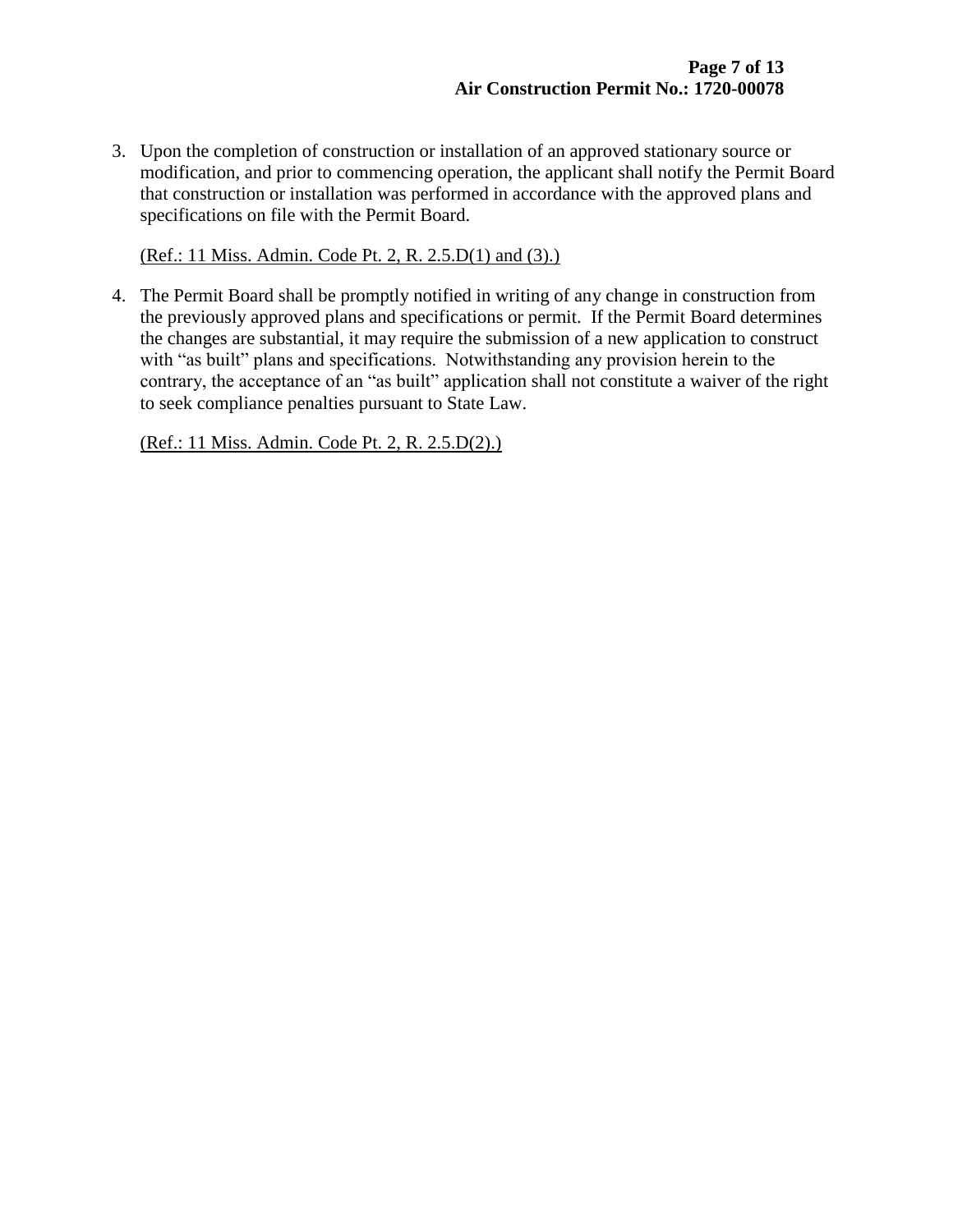# **SECTION 2 EMISSION POINT DESCRIPTION**

The permittee is authorized to construct and operate, upon certification of construction, air emissions equipment, as described in the following table.

| <b>Emission</b> |                                                           |  |  |
|-----------------|-----------------------------------------------------------|--|--|
| Point           | <b>Description</b>                                        |  |  |
| $AA-001$        | 8 MMBTU/hr Natural Gas-Fired Boiler                       |  |  |
| $AA-002$        | 4.5 MMBTU/hr Natural Gas-Fired Oven                       |  |  |
| $AA-003$        | Sixteen (10) 1.0 MMBTU/hr Natural Gas-Fired Space Heaters |  |  |
| $AA-004$        | 1.85 MMBTU/Hr Natural Gas-Fired Burn-Off Oven             |  |  |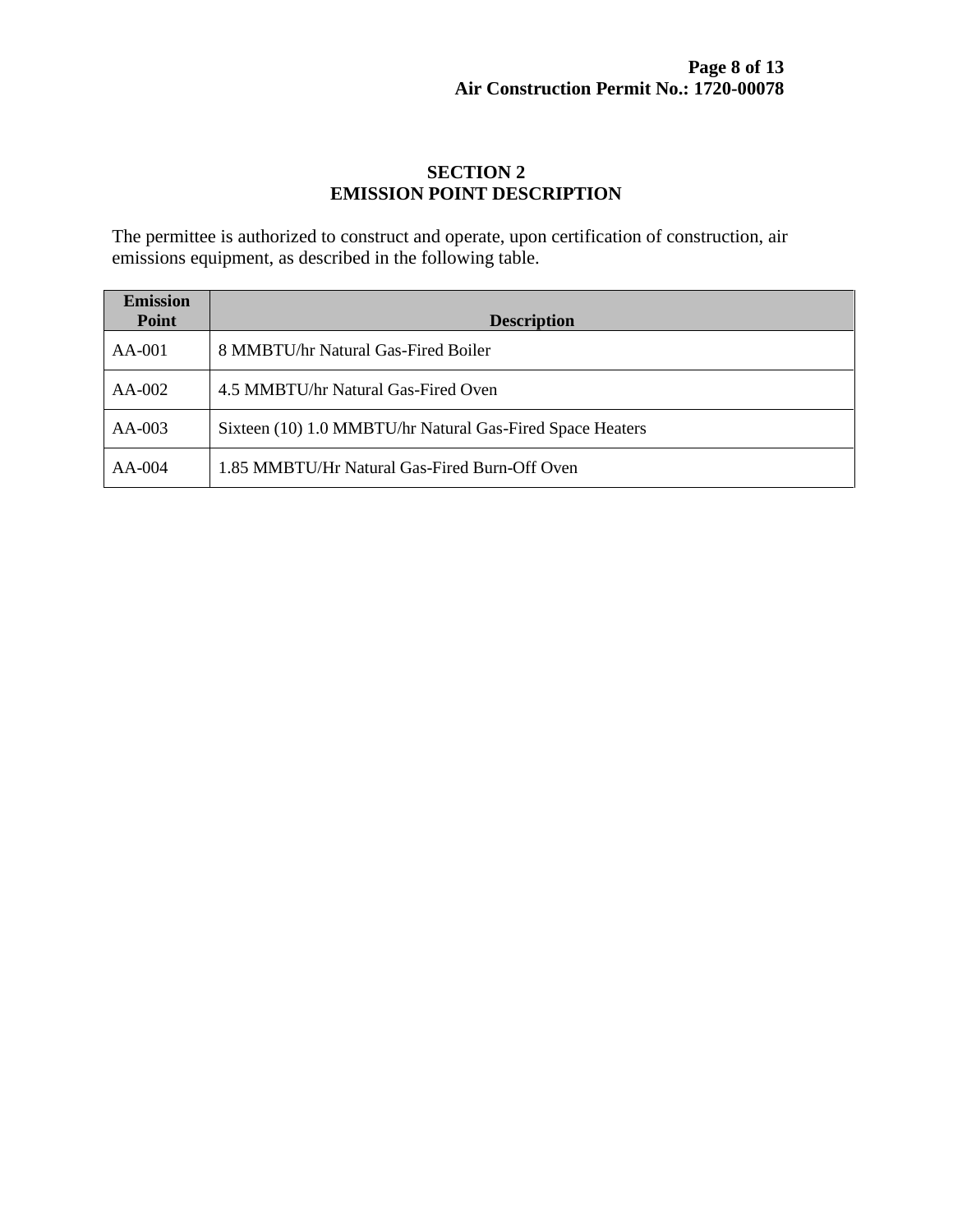| <b>Emission</b><br>Point | <b>Applicable Requirement</b>                    | <b>Condition</b><br>Number(s) | Pollutant/<br><b>Parameter</b>     | <b>Limitation/Standard</b>       |
|--------------------------|--------------------------------------------------|-------------------------------|------------------------------------|----------------------------------|
| $AA-004$                 | 11 Miss Admin. Code Pt. 2,<br>R. $1.3.D(1)(a.).$ | 3.1                           | <b>PM</b><br>(filterable)<br>only) | $0.6$ lbs/MMBtu                  |
|                          | 11 Miss Admin. Code Pt. 2,<br>R. 1.3.B.          | 3.2                           | Opacity                            | $<$ 40%                          |
|                          | 11 Miss Admin. Code Pt. 2,<br>R. 1.4.A(1).       | 3.3                           | SO <sub>2</sub>                    | 4.8 lbs/MMBtu                    |
|                          | 11 Miss. Admin. Code Pt. 2,<br>R. 2.2.B(10)      | 3.4                           |                                    | <b>Fuel Restriction</b>          |
|                          | 11 Miss. Admin. Code Pt. 2,<br>R. 2.2.B(11)      | 3.5, 3.6,<br>and 3.7          |                                    | <b>Operation and Maintenance</b> |

#### **SECTION 3 EMISSION LIMITATIONS AND STANDARDS**

3.1 For Emission Point AA-004, the maximum permissible emission of ash and/or particulate matter from fossil fuel burning installations of less than 10 million BTU per hour heat input shall not exceed 0.6 pounds per million BTU per hour heat input.

(Ref.: 11 Miss. Admin. Code Pt. 2, R. 1.3.D(1)(a).)

3.2 For Emission Point AA-004, no person shall cause, allow, or permit the discharge into the ambient air from any point source or emissions, any air contaminant of such opacity as to obscure an observer's view to a degree in excess of 40% opacity, equivalent to that provided in Rule 1.3.A.(1).

(Ref.: 11 Miss Admin. Code Pt. 2, R. 1.3.B.)

3.3 For Emission Point AA-004, the maximum discharge of sulfur oxides from any fuel burning installation in which the fuel is burned primarily to produce heat or power by indirect heat transfer shall not exceed 4.8 pounds (measured as sulfur dioxide) per million BTU heat input.

(Ref.: 11 Miss. Admin. Code Pt. 2, R. 1.4.A(1).)

3.4 For Emission Point AA-004, the permittee shall restrict fuel usage to natural gas.

(Ref.: 11 Miss. Admin. Code Pt. 2, R. 2.2.B(10))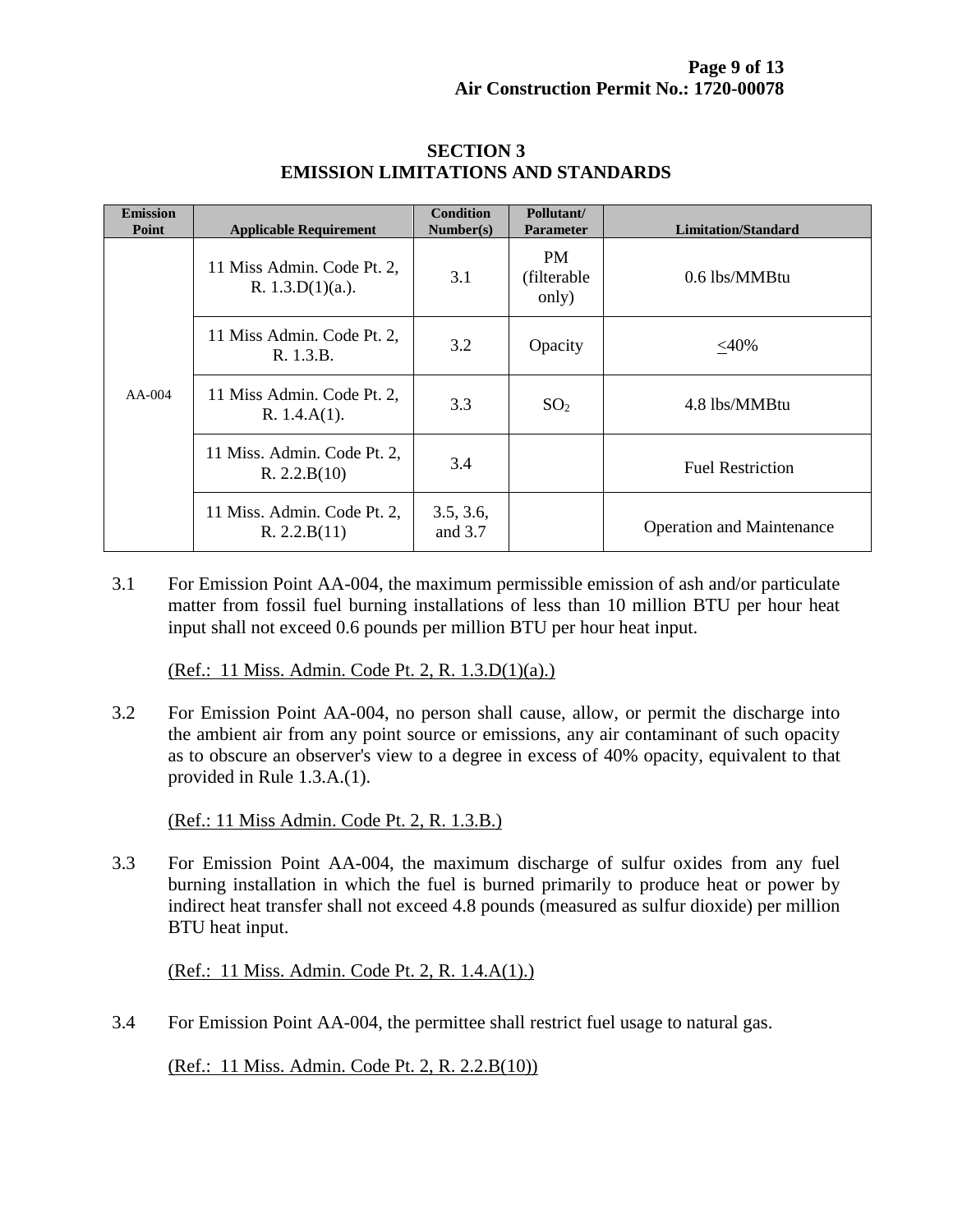3.5 For Emission Point AA-004, the permittee shall use the natural gas-fired burn-off oven exclusively to remove non-chlorinated/non-hazardous coatings from metal parts.

(Ref.: 11 Miss. Admin. Code Pt. 2, R. 2.2.B(10))

3.6 For Emission Point AA-004, the permittee shall operate a direct flame afterburner at all times to control emissions from the burn-off oven. The afterburner shall be operated at a temperature greater than 1,500  $\textdegree$ F with more than a one-half (1/2) second residence time to ensure maximum control efficiency of 99.9%.

(Ref.: 11 Miss. Admin. Code Pt. 2, R. 2.2.B(11))

3.7 For Emission Point AA-004, the burn-off oven shall be equipped with an electric controller, with digital readout, which is able to monitor and display the temperature in the second combustion chamber (afterburner) to an accuracy of plus or minus two percent (2%).

(Ref.: 11 Miss. Admin. Code Pt. 2, R. 2.2.B(11))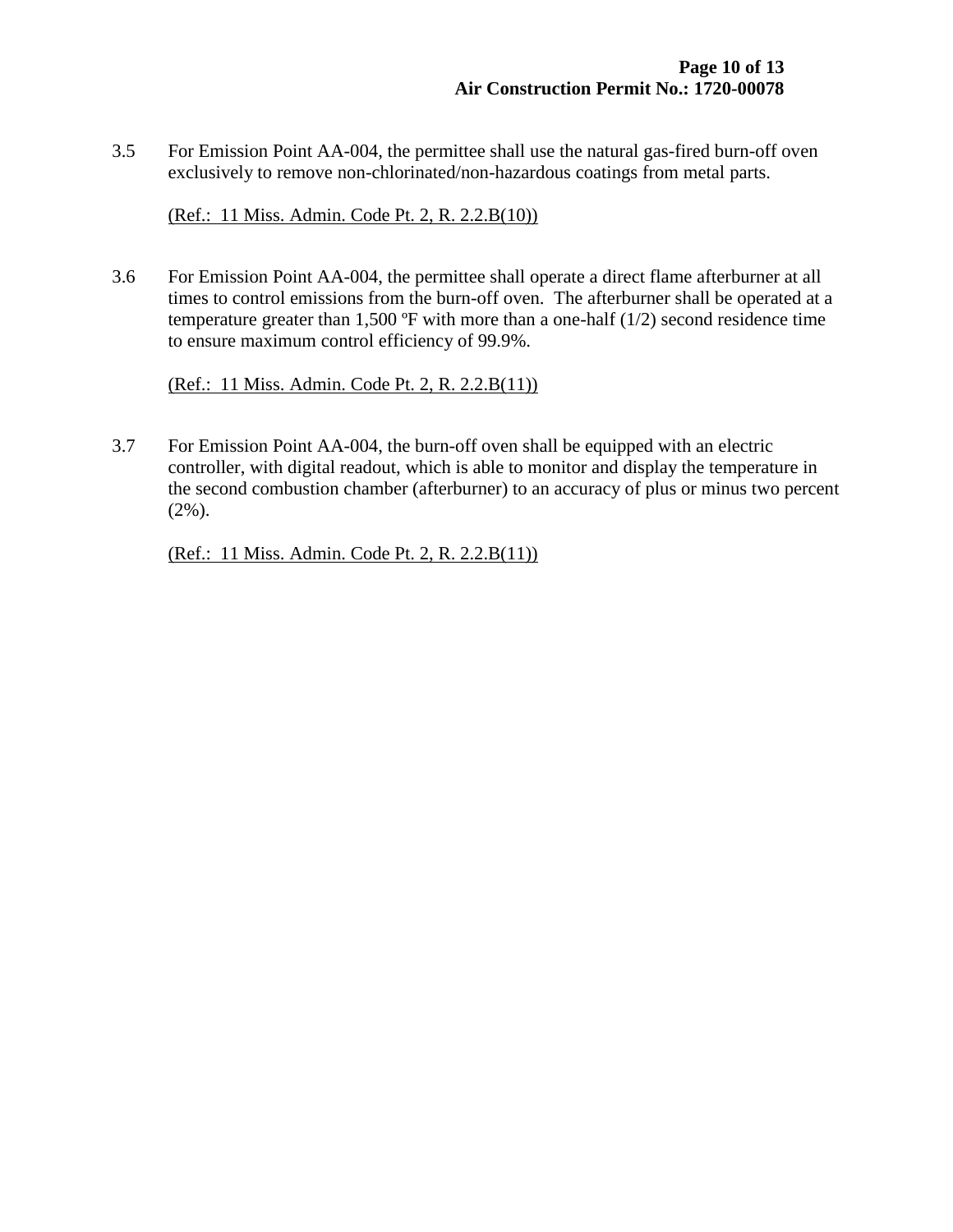## **SECTION 4 WORK PRACTICES**

| <b>Emission</b><br>Point | <b>Applicable Requirement</b>               | <b>Condition</b><br>Number(s) | Pollutant/<br><b>Parameter</b> | <b>Work Practice</b>            |
|--------------------------|---------------------------------------------|-------------------------------|--------------------------------|---------------------------------|
| AA-004                   | 11 Miss. Admin. Code Pt. 2,<br>R. 2.2.B(10) | 4.1                           | <b>VOC</b>                     | <b>Operating Specifications</b> |
|                          |                                             |                               | HAPs                           |                                 |

4.1 For Emission Point AA-004, in order to minimize the emissions of pollutants, the permittee shall operate and maintain the burn-off oven and afterburner according to the operating specifications supplied by the manufacturer. The permittee shall keep the operating manual immediately adjacent to the equipment at all times.

(Ref.: 11 Miss. Admin. Code Pt. 2, R. 2.2.B(10).)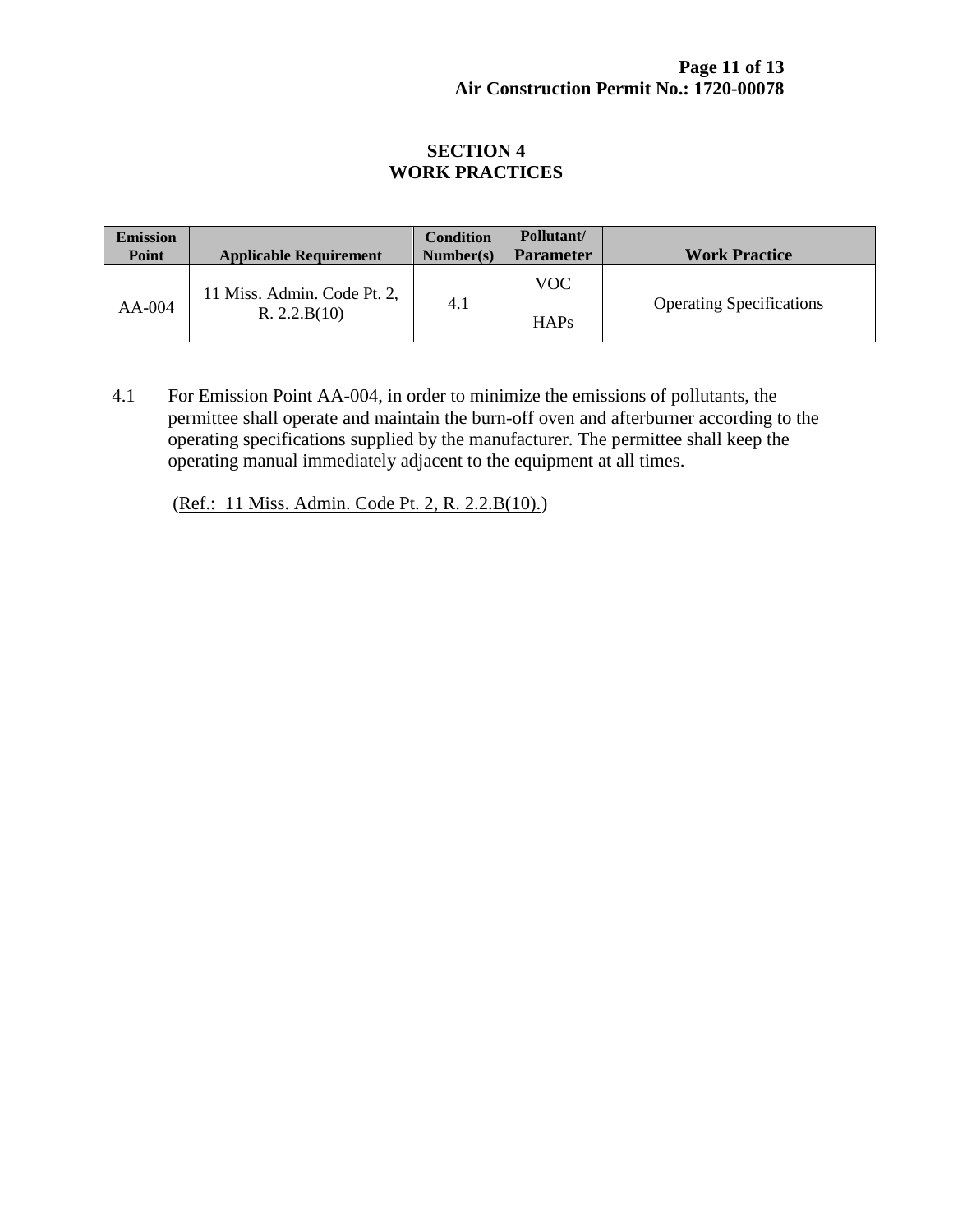## **SECTION 5 MONITORING AND RECORDKEEPING REQUIREMENTS**

| <b>Emission</b> | <b>Applicable Requirement</b>                | <b>Condition</b> | Pollutant/       | <b>Monitoring/Recordkeeping</b> |
|-----------------|----------------------------------------------|------------------|------------------|---------------------------------|
| <b>Point</b>    |                                              | Number(s)        | <b>Parameter</b> | <b>Requirement</b>              |
| AA-004          | 11 Miss. Admin. Code Pt. 2,<br>R. 2.2.B(11). | 5.1              | <b>PM</b>        | Record keeping requirements     |

5.1 The permittee must submit a written notification to the MDEQ at least 30 days prior to the planned performance test date to allow for the MDEQ to have an observer present for the test, if deemed necessary.

(Ref.: 11 Miss. Admin. Code Pt. 2, R. 2.2.B(11).)